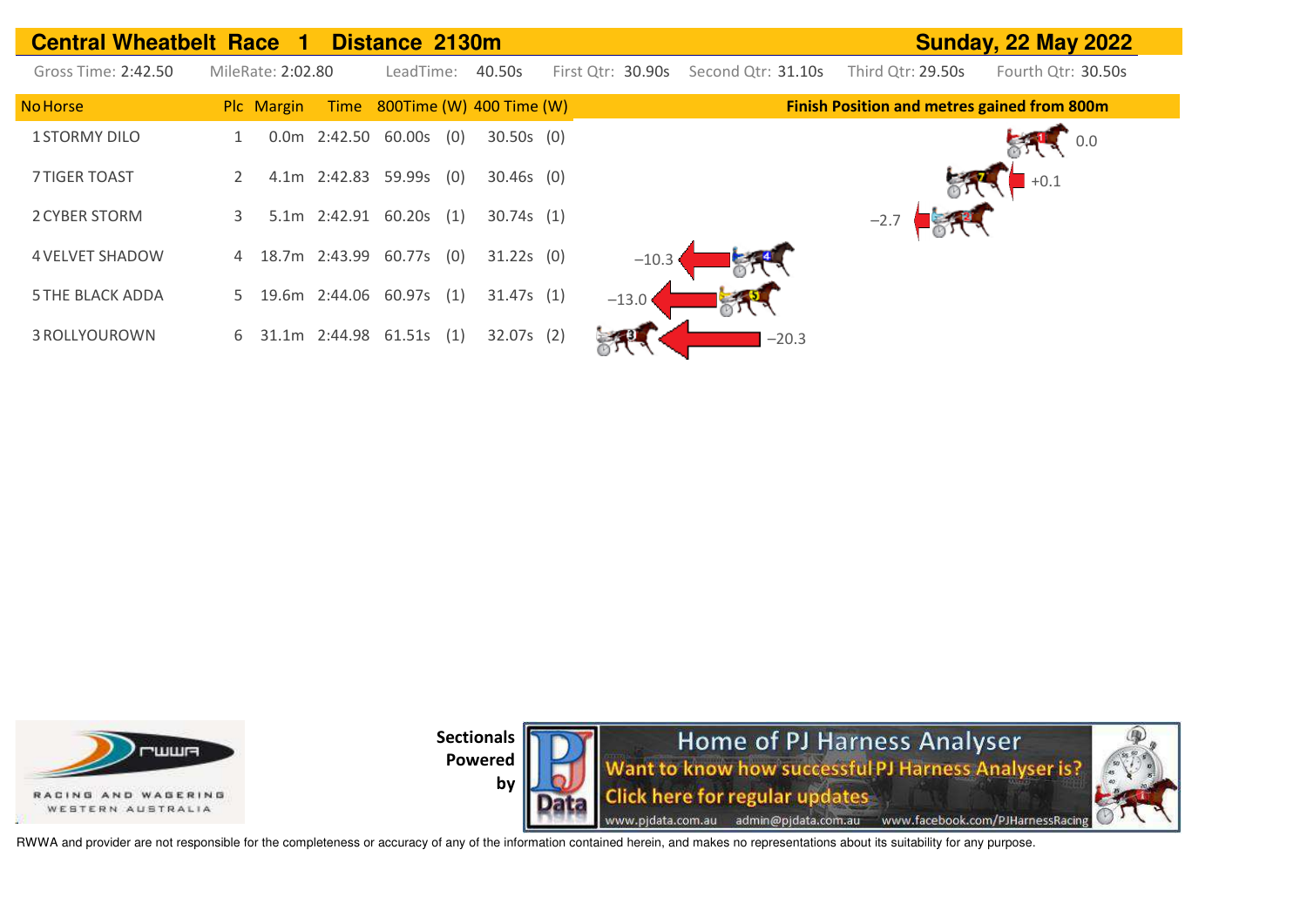| <b>Central Wheatbelt Race</b> | $\mathbf{2}$      | Distance 2130m                |              |                                         |                   | <b>Sunday, 22 May 2022</b>                         |
|-------------------------------|-------------------|-------------------------------|--------------|-----------------------------------------|-------------------|----------------------------------------------------|
| Gross Time: 2:42.50           | MileRate: 2:02.80 | LeadTime:                     | 39.40s       | First Qtr: 31.70s<br>Second Qtr: 32.30s | Third Qtr: 29.40s | Fourth Qtr: 29.70s                                 |
| No Horse                      | Plc Margin        | Time 800Time (W) 400 Time (W) |              |                                         |                   | <b>Finish Position and metres gained from 800m</b> |
| 2 BELLS FOOL                  |                   | 0.0m 2:42.50 59.10s (0)       | 29.70s (0)   |                                         |                   |                                                    |
| 9 GO WIDGIE                   | 2                 | 12.1m 2:43.44 59.08s (1)      | 29.81s(1)    |                                         |                   | $+0.3$                                             |
| <b>1 SPORTS CENTRAL</b>       | 3                 | 12.8m 2:43.50 59.73s (0)      | $30.28s$ (0) | $-8.6$                                  |                   |                                                    |
| 8 JIVING JOLT                 | 4                 | 13.1m 2:43.52 59.47s (1)      | $30.18s$ (2) | $-5.1$                                  |                   |                                                    |
| <b>6 THE MONIES ON</b>        | 5                 | 18.3m 2:43.92 59.50s (0)      | $29.94s$ (2) | $-5.5$                                  |                   |                                                    |
| 4 GIRLFROMDANDALUP            |                   | 6 24.5m 2:44.41 60.64s (1)    | 31.32s(1)    |                                         | $-20.9$           |                                                    |
| <b>3 CAPTAIN CASUAL</b>       |                   | 29.8m 2:44.82 59.92s (1)      | 30.38s(1)    | $-11.2$                                 |                   |                                                    |
| 7 MURIHIKU MISS               | 8                 | 48.9m 2:46.31 62.06s (0)      | $32.56s$ (0) |                                         | $-40.3$           |                                                    |





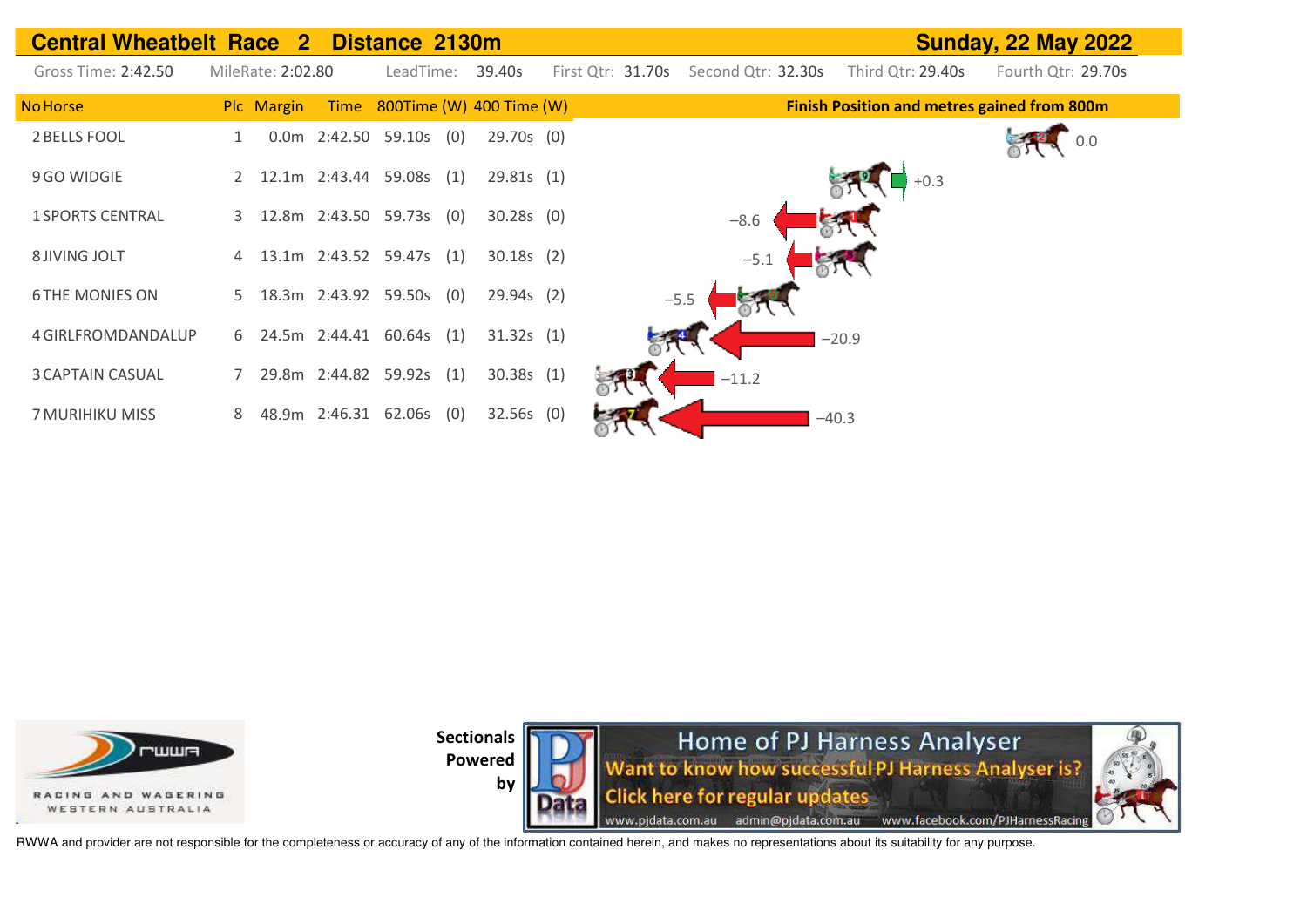



Home of PJ Harness Analyser Want to know how successful PJ Harness Analyser is? **Click here for regular updates** www.pjdata.com.au admin@pjdata.com.au www.facebook.com/PJHarnessRacing



RWWA and provider are not responsible for the completeness or accuracy of any of the information contained herein, and makes no representations about its suitability for any purpose.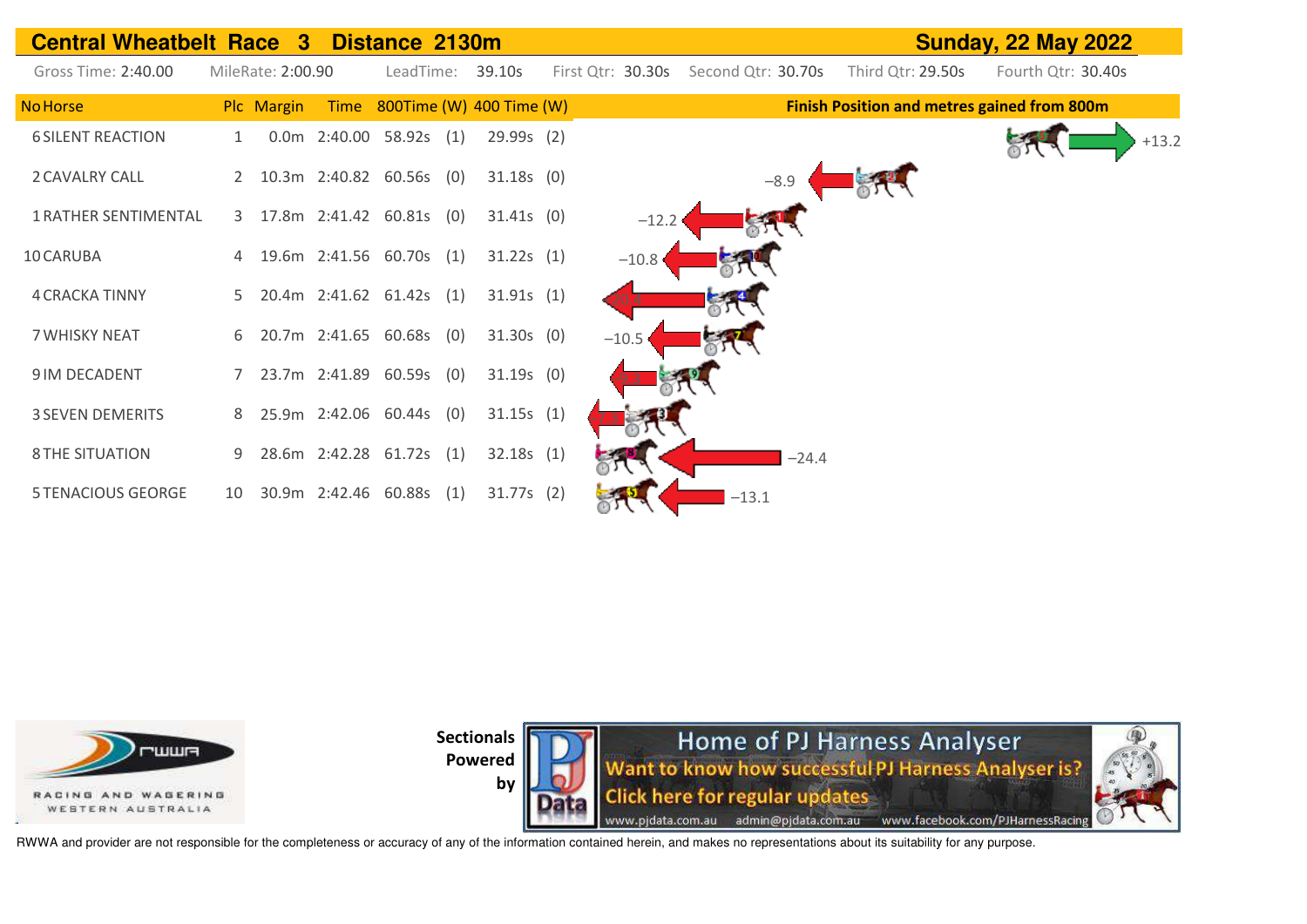



**by** 

Home of PJ Harness Analyser Want to know how successful PJ Harness Analyser is? **Click here for regular updates** www.pjdata.com.au admin@pjdata.com.au www.facebook.com/PJHarnessRacing

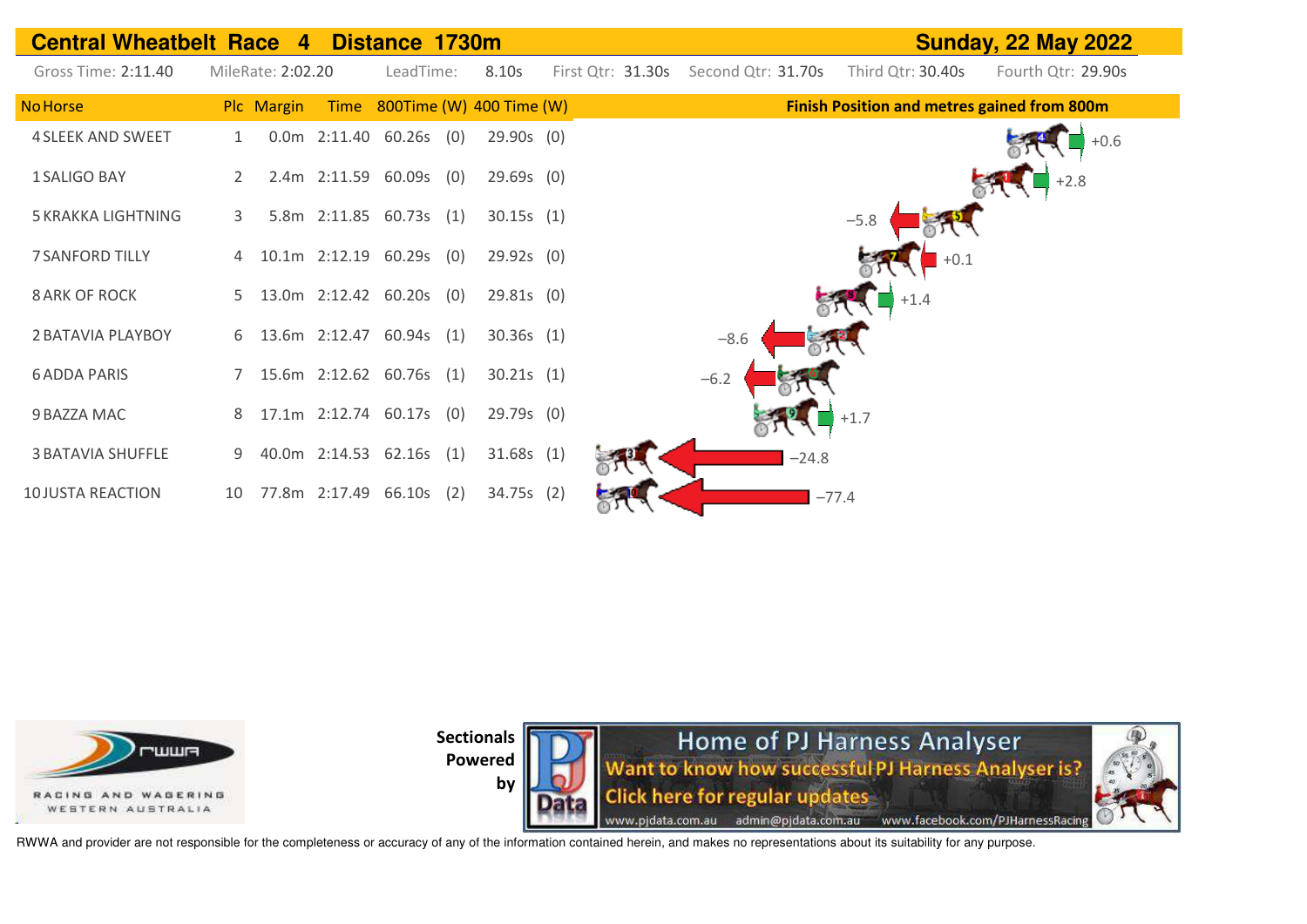| <b>Central Wheatbelt Race 5 Distance 2130m</b> |   |                   |               |                             |                          |     |                   |                    |         |                                                    | <b>Sunday, 22 May 2022</b> |
|------------------------------------------------|---|-------------------|---------------|-----------------------------|--------------------------|-----|-------------------|--------------------|---------|----------------------------------------------------|----------------------------|
| Gross Time: 2:39.70                            |   | MileRate: 2:00.60 |               |                             | LeadTime: 37.60s         |     | First Qtr: 29.90s | Second Qtr: 31.20s |         | Third Qtr: 29.90s                                  | Fourth Qtr: 31.10s         |
| <b>No Horse</b>                                |   | Plc Margin        | Time          |                             | 800Time (W) 400 Time (W) |     |                   |                    |         | <b>Finish Position and metres gained from 800m</b> |                            |
| 10 IN THE SPOTLIGHT                            |   |                   |               | 0.0m 2:39.70 61.00s (0)     | $31.10s$ (0)             |     |                   |                    |         |                                                    | 0.0                        |
| <b>6 IDEAL SECRET</b>                          |   |                   |               | 2 21.6m 2:41.46 62.29s (0)  | $32.31s$ (0)             |     |                   |                    |         |                                                    |                            |
| <b>4 LIGHTFOOT LEIGH</b>                       | 3 |                   |               | 34.1m 2:42.47 61.36s (1)    | 31.20s                   | (2) |                   |                    |         |                                                    |                            |
| 9 HOPE                                         |   |                   | 37.7m 2:42.77 | 62.63s(1)                   | 33.33s(1)                |     |                   |                    | $-21.5$ |                                                    |                            |
| 7 GOTA GOOD WARHOL                             | 5 |                   |               | 59.0m 2:44.50 63.78s (1)    | 33.06s (1)               |     |                   |                    | $-37$   |                                                    |                            |
| 2 STEPPING WOLF                                |   |                   |               | 6 69.0m 2:45.31 65.53s (0)  | $35.20s$ (0)             |     |                   |                    |         | $-60$                                              |                            |
| <b>8 CAPITOL DAWN</b>                          |   |                   |               | 71.4m 2:45.51 65.50s (1)    | 33.70s (0)               |     |                   |                    |         | $-59.4$                                            |                            |
| <b>1 FIRST REUNION</b>                         | 8 |                   |               | 81.1m 2:46.29 65.72s (0)    | 33.81s (0)               |     |                   |                    |         | $-62.3$                                            |                            |
| <b>3 VERDANSK QUEEN</b>                        |   |                   |               | 9 286.8m 3:03.02 82.15s (1) | 48.64s (0)               |     |                   |                    |         | $-279.$                                            |                            |



**Sectionals** 



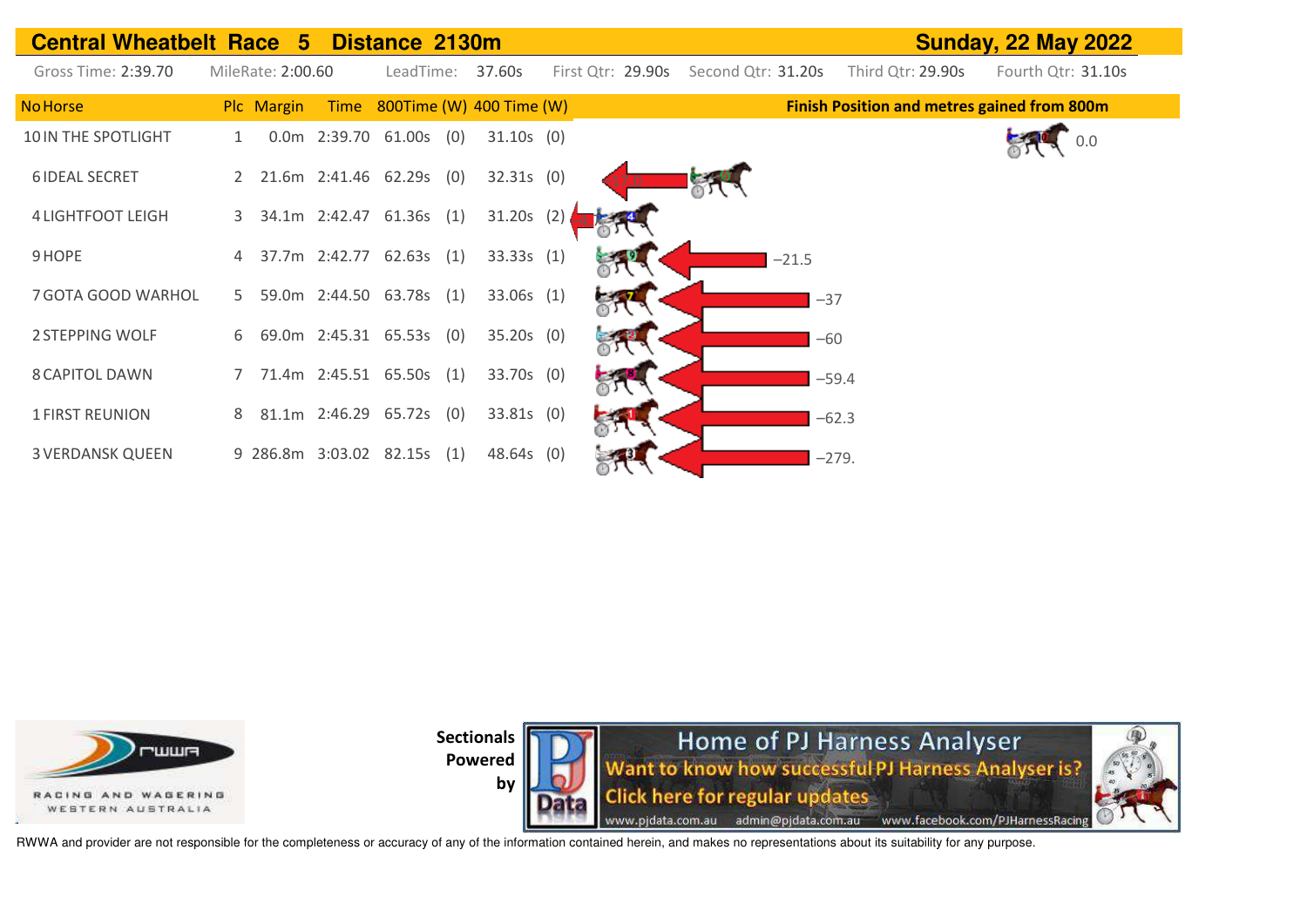| <b>Central Wheatbelt Race 6</b> |    |                   |      | Distance 2130m             |                          |                   |                    |         |                   | <b>Sunday, 22 May 2022</b>                         |         |
|---------------------------------|----|-------------------|------|----------------------------|--------------------------|-------------------|--------------------|---------|-------------------|----------------------------------------------------|---------|
| Gross Time: 2:39.80             |    | MileRate: 2:00.70 |      | LeadTime:                  | 38.10s                   | First Qtr: 30.90s | Second Qtr: 32.40s |         | Third Qtr: 28.50s | Fourth Qtr: 29.90s                                 |         |
| <b>No Horse</b>                 |    | Plc Margin        | Time |                            | 800Time (W) 400 Time (W) |                   |                    |         |                   | <b>Finish Position and metres gained from 800m</b> |         |
| 10 TEVARICH                     |    |                   |      | 0.0m 2:39.80 57.47s (1)    | 29.45s (1)               |                   |                    |         |                   |                                                    | $+12.8$ |
| 8 TOTO PICASSO                  | 2  |                   |      | 5.3m 2:40.22 58.44s (1)    | 30.22s(1)                |                   |                    |         | $-0.5$            |                                                    |         |
| 9 DESIDERIO                     |    |                   |      | 5.3m 2:40.22 58.22s (2)    | $30.07s$ (2)             |                   |                    |         |                   | $+2.5$                                             |         |
| 2 HIGHLY FLAMMABLE              | 4  |                   |      | 6.2m 2:40.29 58.85s (1)    | $30.36s$ (0)             |                   |                    |         | $-6.2$            |                                                    |         |
| <b>6 TWOANDAHALF TIGERS</b>     | 5. |                   |      | 13.4m 2:40.85 58.40s (2)   | 29.84s(2)                |                   |                    |         | 0.0               |                                                    |         |
| <b>4 STAR OF THE CLASS</b>      |    |                   |      | 6 15.1m 2:40.98 58.22s (2) | $30.34s$ (2)             |                   |                    |         | $+2.5$            |                                                    |         |
| 7 GORDON                        |    |                   |      | 7 16.8m 2:41.12 59.17s (0) | 29.86s(1)                |                   | $-10.6$            |         |                   |                                                    |         |
| <b>1 ARDENS WINSTAR</b>         | 8  |                   |      | 67.1m 2:45.06 63.15s (0)   | 33.83s (0)               |                   |                    | $-65.5$ |                   |                                                    |         |
| <b>3 KENNYS REVENGE</b>         | 9  |                   |      | 68.0m 2:45.13 62.58s (0)   | $33.30s$ (0)             |                   |                    | $-57.6$ |                   |                                                    |         |



**Sectionals** 



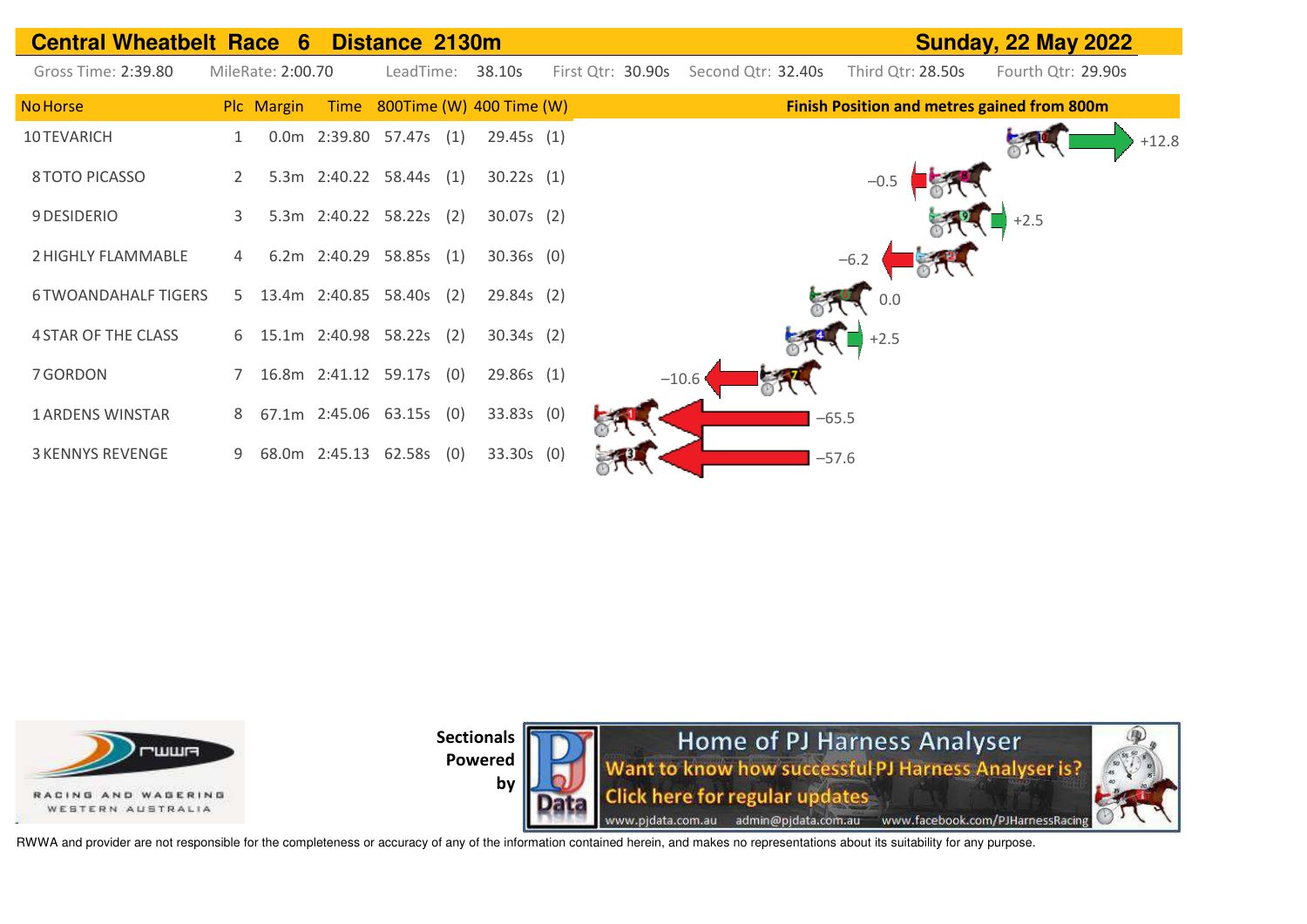| <b>Central Wheatbelt Race 7</b> |   |                   |               | Distance 2100m             |                               |                   |                    |        |                                                    | <b>Sunday, 22 May 2022</b> |  |
|---------------------------------|---|-------------------|---------------|----------------------------|-------------------------------|-------------------|--------------------|--------|----------------------------------------------------|----------------------------|--|
| Gross Time: 2:41.10             |   | MileRate: 2:02.30 |               | LeadTime:                  | 40.30s                        | First Qtr: 29.90s | Second Qtr: 31.10s |        | Third Qtr: 28.90s                                  | Fourth Qtr: 30.90s         |  |
| <b>No Horse</b>                 |   | Plc Margin        |               |                            | Time 800Time (W) 400 Time (W) |                   |                    |        | <b>Finish Position and metres gained from 800m</b> |                            |  |
| 2 HESACHARMER                   |   |                   |               | $0.0m$ 2:41.10 59.49s (0)  | 30.90s(1)                     |                   |                    |        |                                                    |                            |  |
| <b>7 BE ROCK HARD</b>           |   |                   | 10.8m 2:41.97 | $60.04s$ (1)               | 31.53s(2)                     |                   |                    | $-3.2$ |                                                    |                            |  |
| <b>8 BREWERY LANE</b>           | 3 |                   |               | 15.9m 2:42.39 60.33s (0)   | $31.46s$ (0)                  |                   | $-7.1$             |        |                                                    |                            |  |
| <b>6 SOHO CASH</b>              |   |                   |               | 17.7m 2:42.53 60.24s (1)   | 31.41s(1)                     |                   | $-5.9$             |        |                                                    |                            |  |
| 1 MAKAILA                       |   |                   |               | 5 23.2m 2:42.97 61.52s (0) | $32.61s$ (0)                  |                   |                    |        | $-23.2$                                            |                            |  |
| <b>4 HARD TO FORGET</b>         | 6 |                   |               | 31.0m 2:43.61 61.11s (0)   | $31.93s$ (0)                  |                   | $-17.6$            |        |                                                    |                            |  |
| 5 AMERICAN VOODOO               |   |                   |               | 36.6m 2:44.06 61.09s (0)   | 31.65s(1)                     |                   | $-17.4$            |        |                                                    |                            |  |







RWWA and provider are not responsible for the completeness or accuracy of any of the information contained herein, and makes no representations about its suitability for any purpose.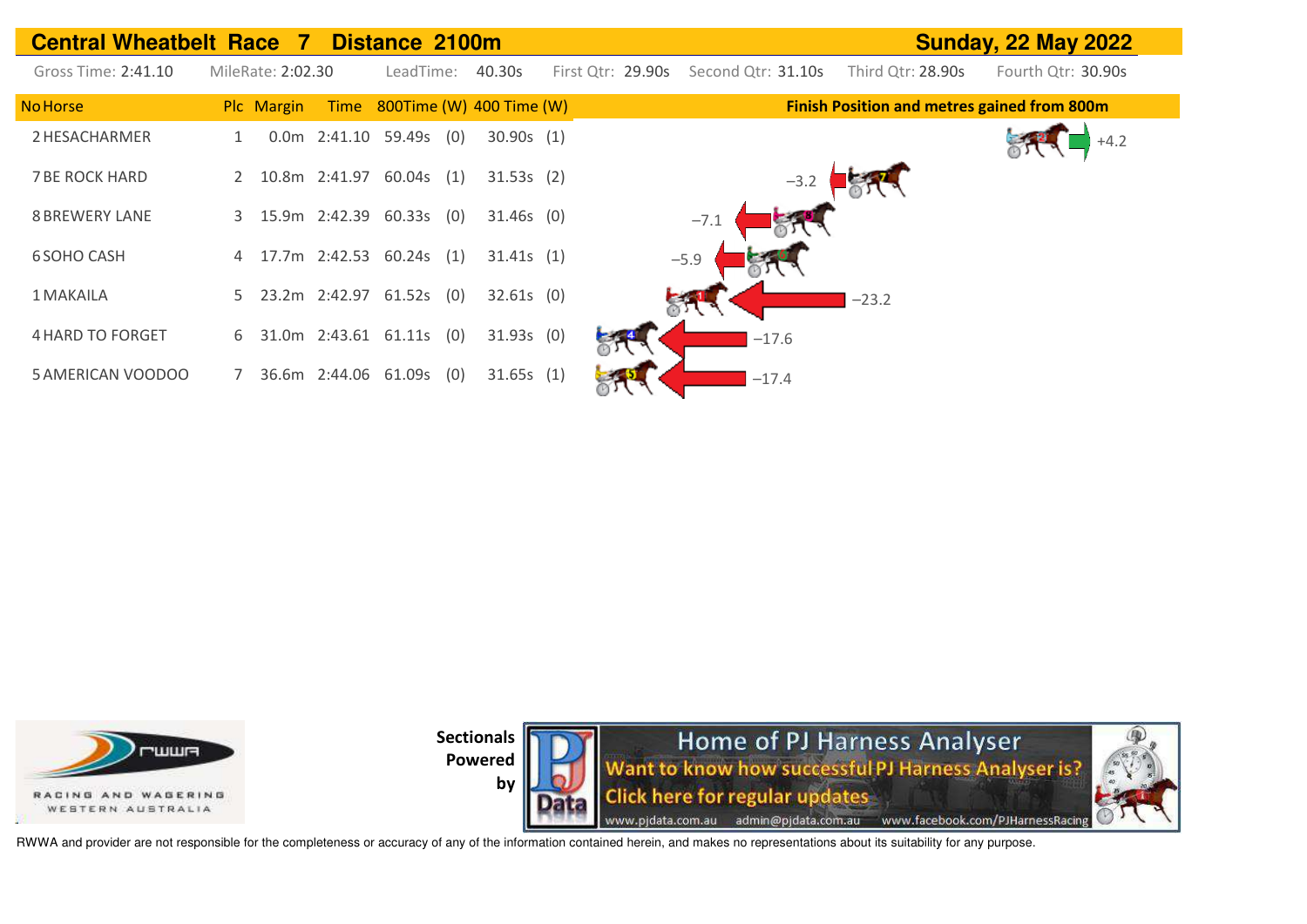| <b>Central Wheatbelt Race 8 Distance 2130m</b> |                   |                     |                          |              |                   |        |                    |         |                                                    | <b>Sunday, 22 May 2022</b> |  |
|------------------------------------------------|-------------------|---------------------|--------------------------|--------------|-------------------|--------|--------------------|---------|----------------------------------------------------|----------------------------|--|
| Gross Time: 2:45.90                            | MileRate: 2:05.30 |                     | LeadTime:                | 41.10s       | First Qtr: 31.80s |        | Second Qtr: 33.10s |         | Third Qtr: 30.10s                                  | Fourth Qtr: 29.80s         |  |
| <b>No Horse</b>                                | Plc Margin        | Time                | 800Time (W) 400 Time (W) |              |                   |        |                    |         | <b>Finish Position and metres gained from 800m</b> |                            |  |
| <b>2 EASTON ROBIN</b>                          |                   |                     | 0.0m 2:45.90 59.90s (0)  | $29.80s$ (0) |                   |        |                    |         |                                                    | 0.0                        |  |
| <b>3 MAGICAL MYSTY</b>                         | $\mathbf{2}$      |                     | 7.9m 2:46.52 59.54s (0)  | 29.27s(1)    |                   |        |                    |         |                                                    | $+4.9$                     |  |
| 7 STAR OF THE BAY                              | 3                 | 9.7m 2:46.66 60.00s | (0)                      | $30.01s$ (0) |                   |        |                    | $-1.3$  |                                                    |                            |  |
| <b>5 SANFORD LORETTA</b>                       | 4 22.3m 2:47.64   |                     | 60.31s<br>(0)            | $30.07s$ (0) |                   | $-5.5$ |                    |         |                                                    |                            |  |
| <b>6 STELLA MAJOR</b>                          | 5 26.1m 2:47.94   |                     | 60.26s<br>(0)            | 29.96s(1)    |                   |        |                    |         |                                                    |                            |  |
| 1 TUATINI                                      | 6                 | 43.6m 2:49.30       | 62.83s<br>(0)            | $32.19s$ (0) |                   |        |                    | $-40$   |                                                    |                            |  |
| 4 LAVINJANE                                    |                   | 85.2m 2:52.55       | 64.32s<br>(0)            | $33.15s$ (0) |                   |        |                    | $-59.4$ |                                                    |                            |  |



**by**